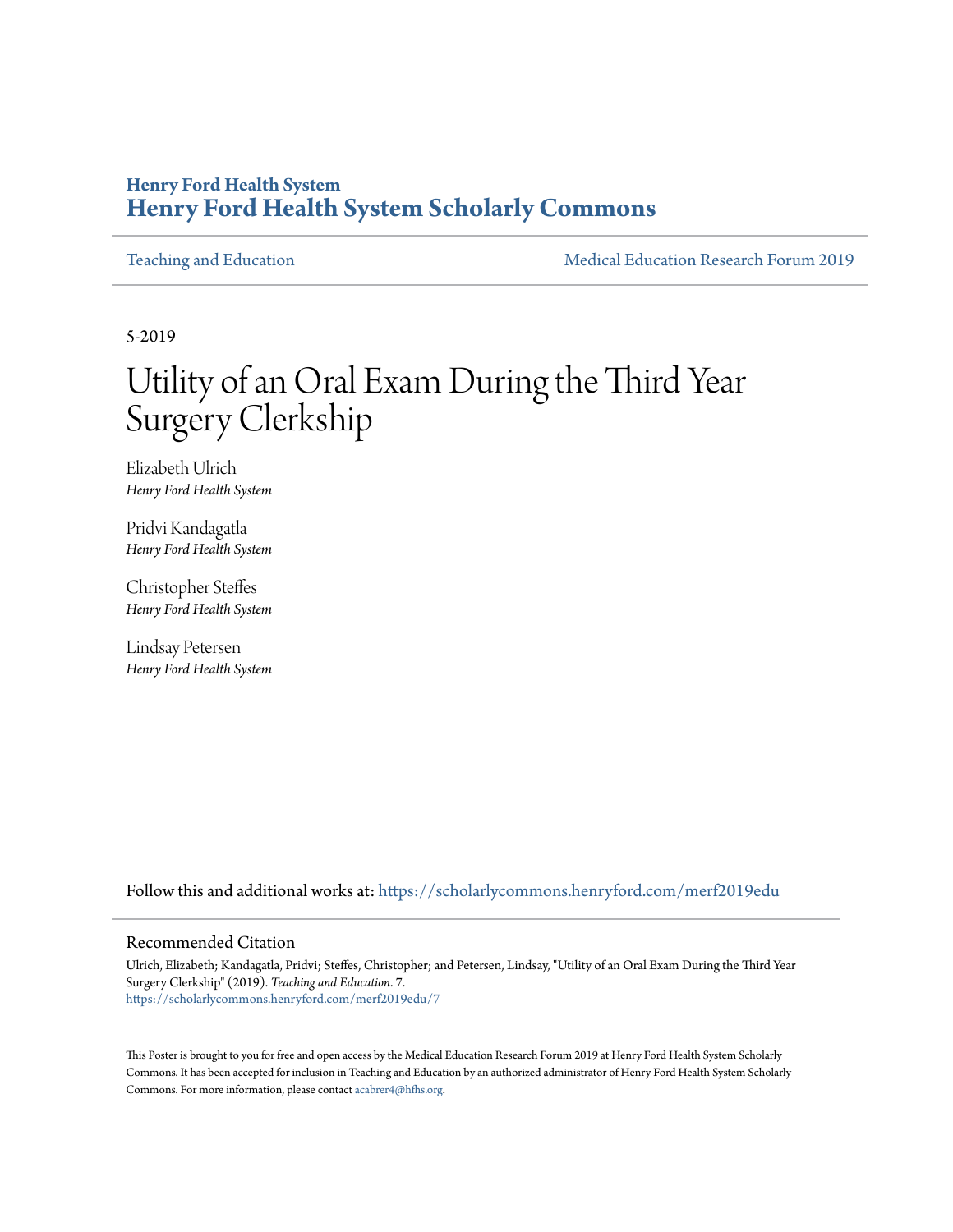# Utility of an Oral Exam During the Surgery Clerkship

ELIZABETH ULRICH MD, PRIDVI KANDAGATLA MD, CHRISTOPHER STEFFES MD, LINDSAY PETERSEN MD

**HENRY FORD MEDICAL EDUCATION RESEARCH FORUM**

**MAY 3, 2019**



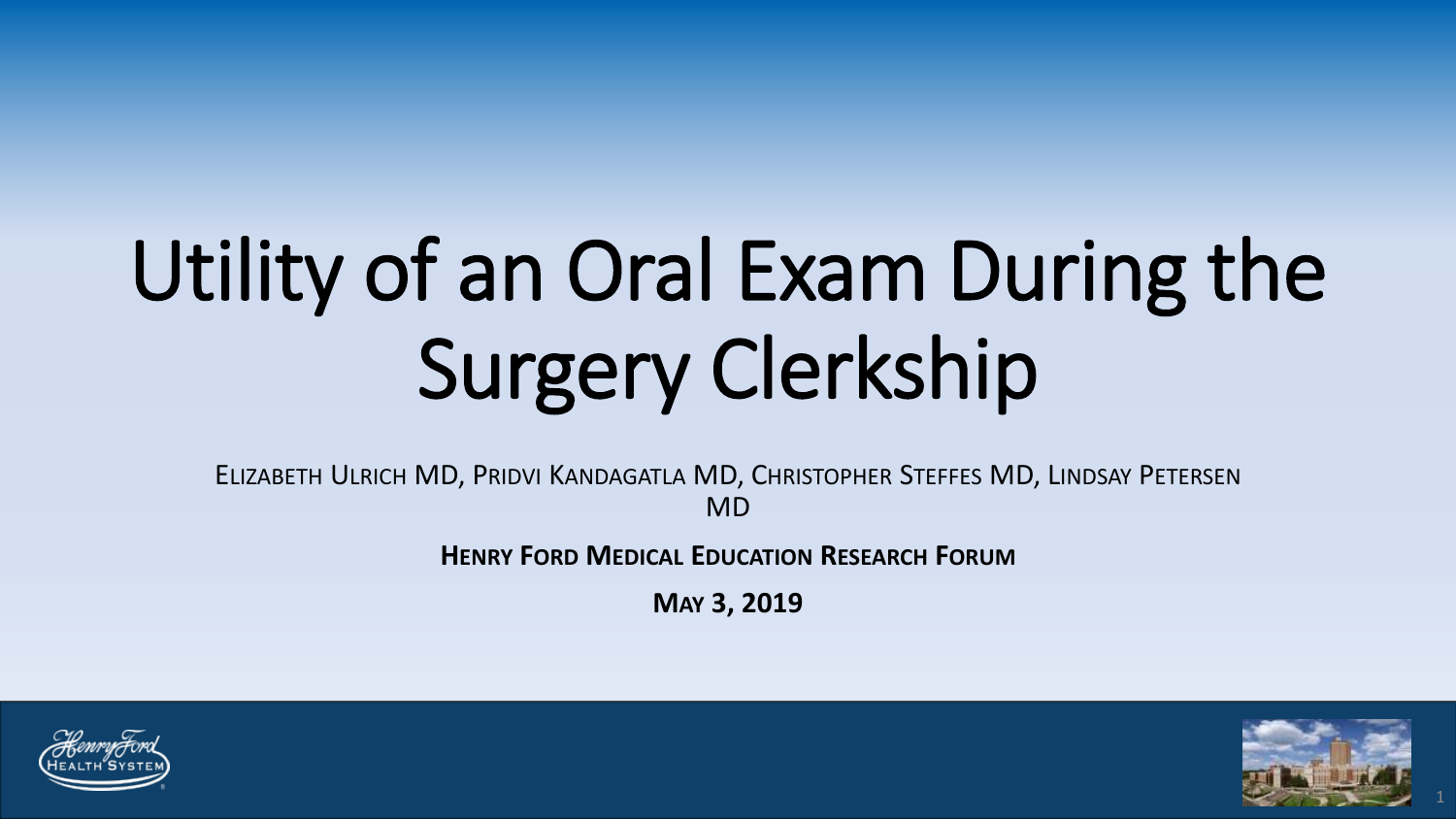#### **DISCLOSURES**

I do not have any relevant financial relationship(s) with any commercial interest that pertains to the content of my presentation.



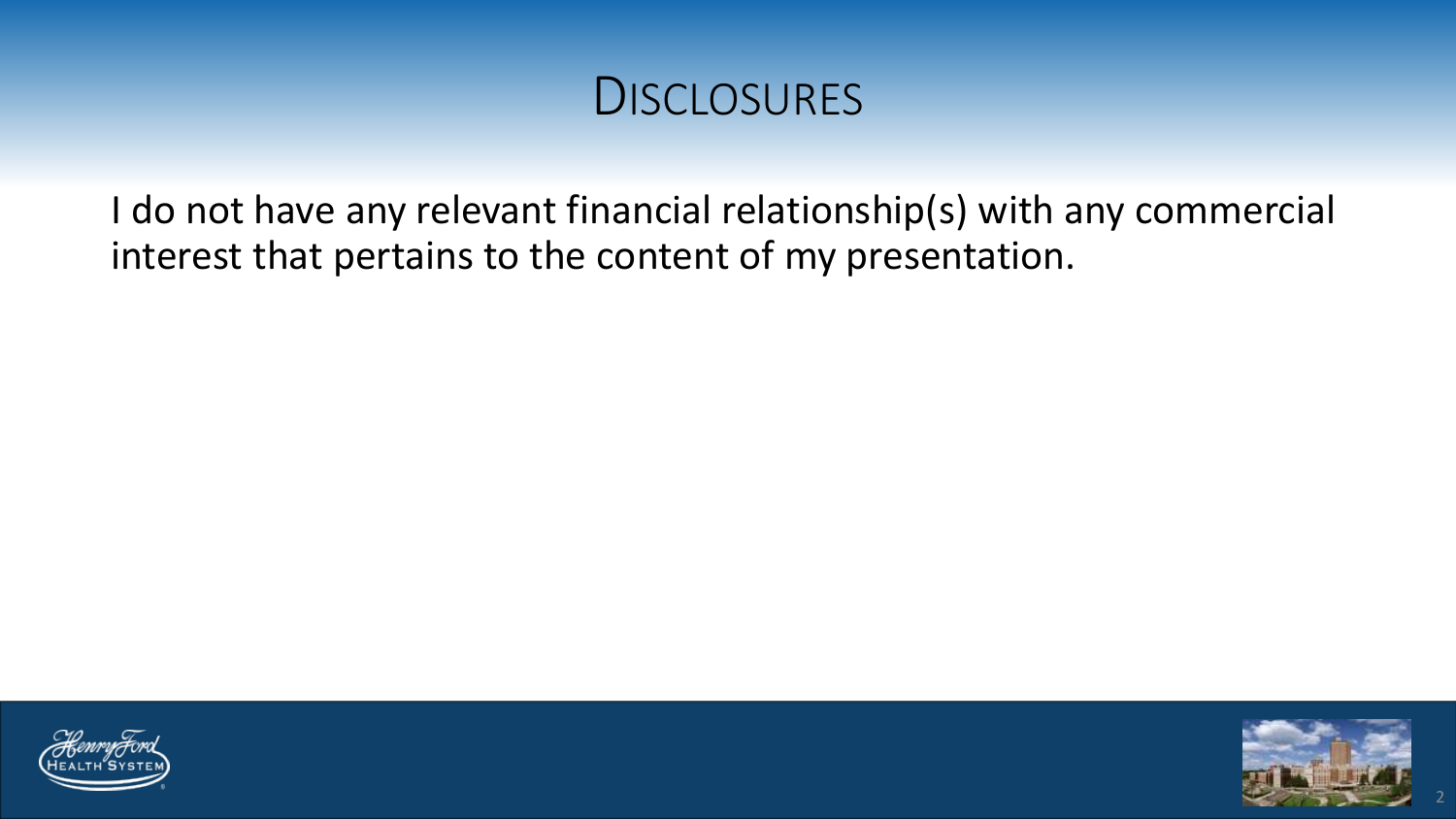### BACKGROUND

- National Board of Medical Examiners (NBME) Surgery Shelf Exam is commonly used as an evaluation tool
- NBME exam is criticized as not accurately reflecting surgical knowledge or capturing student's true clinical knowledge or bedside skill  $^1$
- Need for additional assessment tools
	- $\bullet$  OSCE  $1,2$
- Minimal literature on the use of oral exams in medical student education
- Aim: Assess the utility of the oral exam as a correlate and predictor of NBME shelf exam performance



1. Cortez, et al. Amer J Surg 2019; 217: 169-174 2. Butler, et al. J Surg Educ 2017; 74(2): 286-294

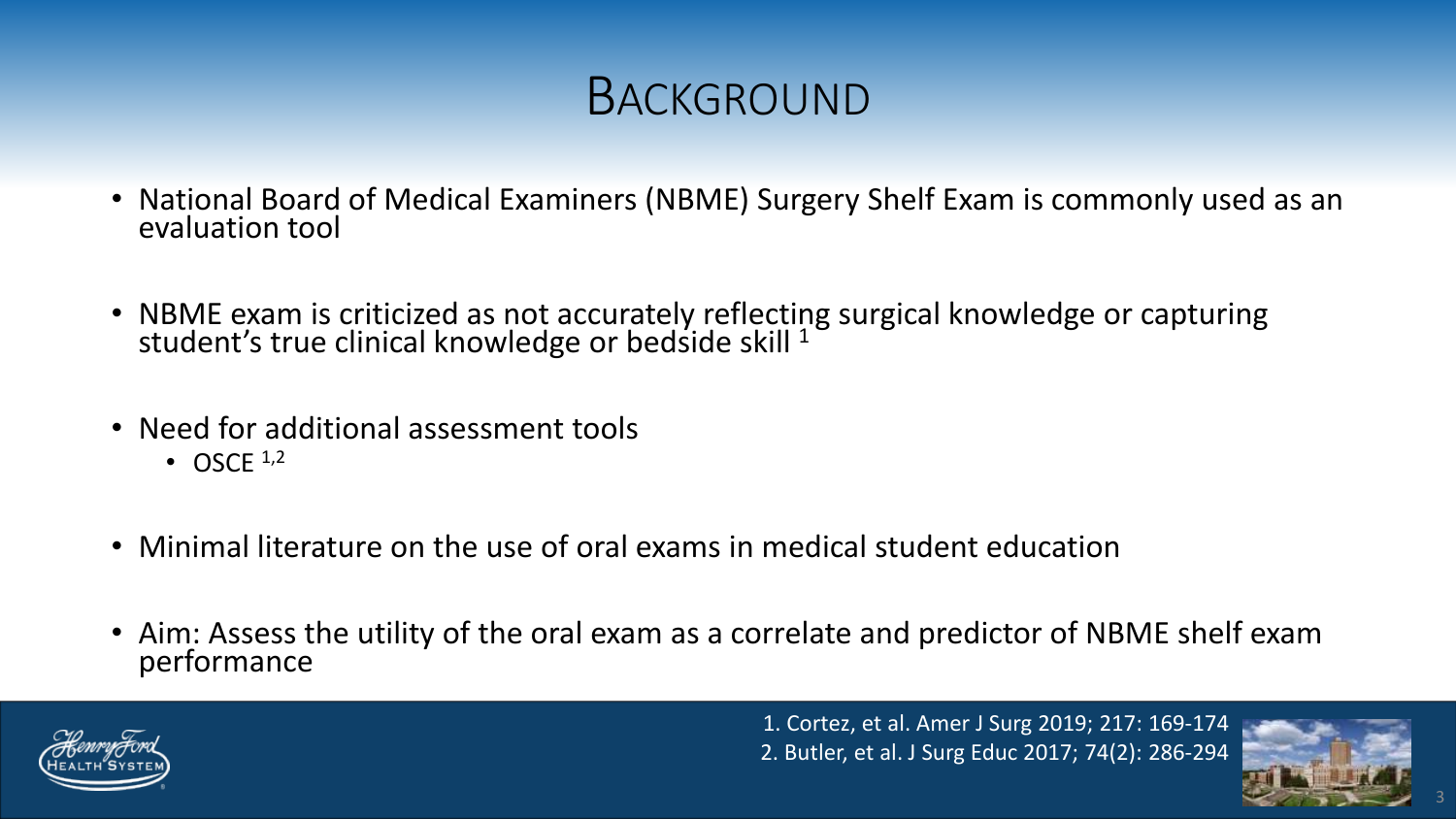#### **METHODS**

- Oral exam structure
	- Wayne State University School of Medicine medical students at the completion of the surgery clerkship
	- Three scenarios, each graded out of 10 possible points
		- 10: Senior resident level
		- 8: Intern level
		- $\cdot$  <3: Fail
	- Overall scoring
		- $\cdot$  <8: Fail
		- 8-23: Pass
		- 24+: Honors



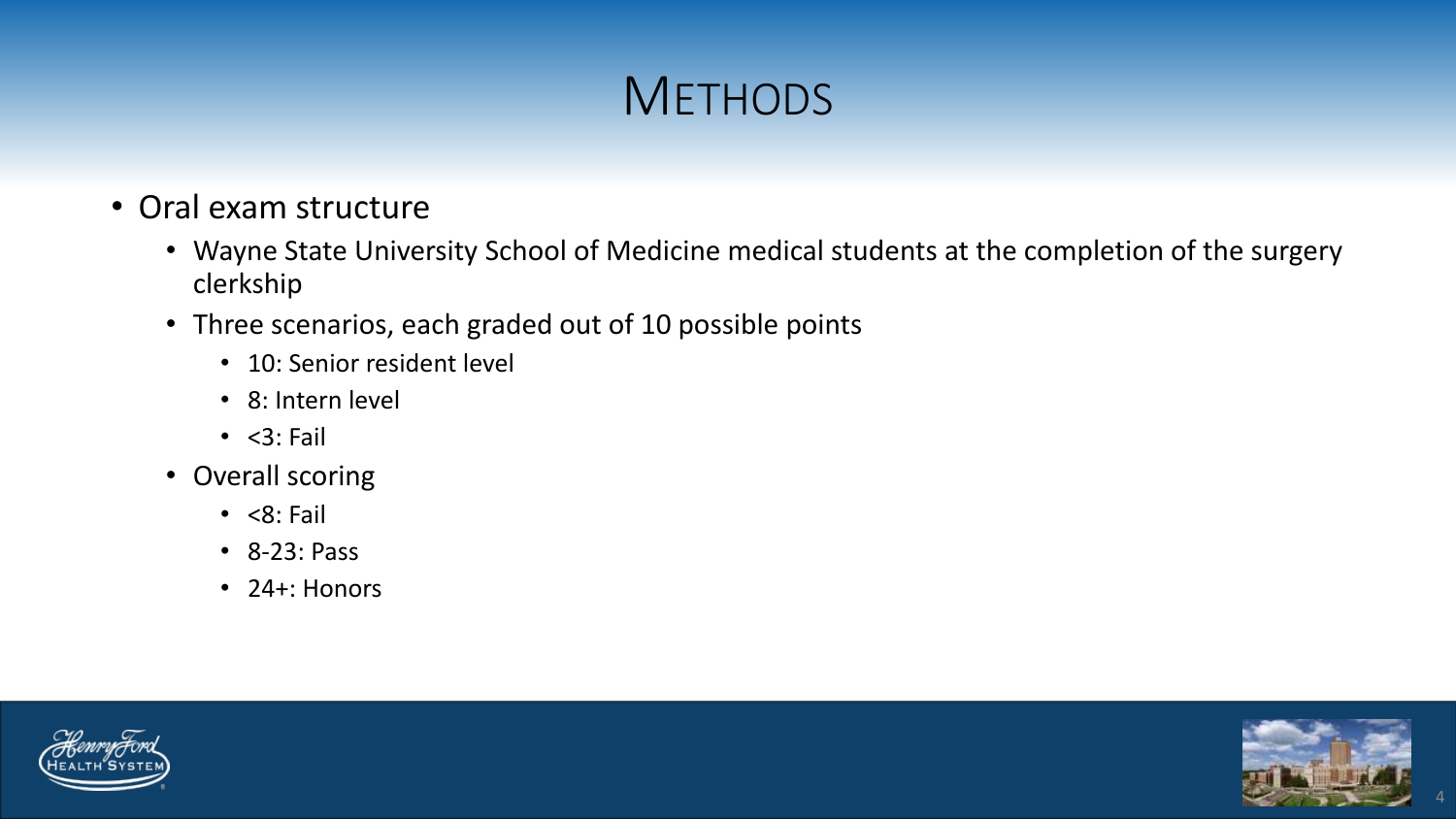## **METHODS**

- WSU/SOM medical student surgery clerkship performances between 2012-2018
- Variables included clinical evaluation, clinical site, clerkship dates, and exam scores
	- Clinical site: 4 different hospital systems
	- Clerkship dates: 8 consecutive weeks
	- Academic year began in July and ended in June
- Data analysis
	- Look for association between variables and oral exam scores
	- Look for correlation between oral exam scores and NBME shelf exam
	- Multivariate analysis to measure association between oral exam scores and NBME shelf exam scores





5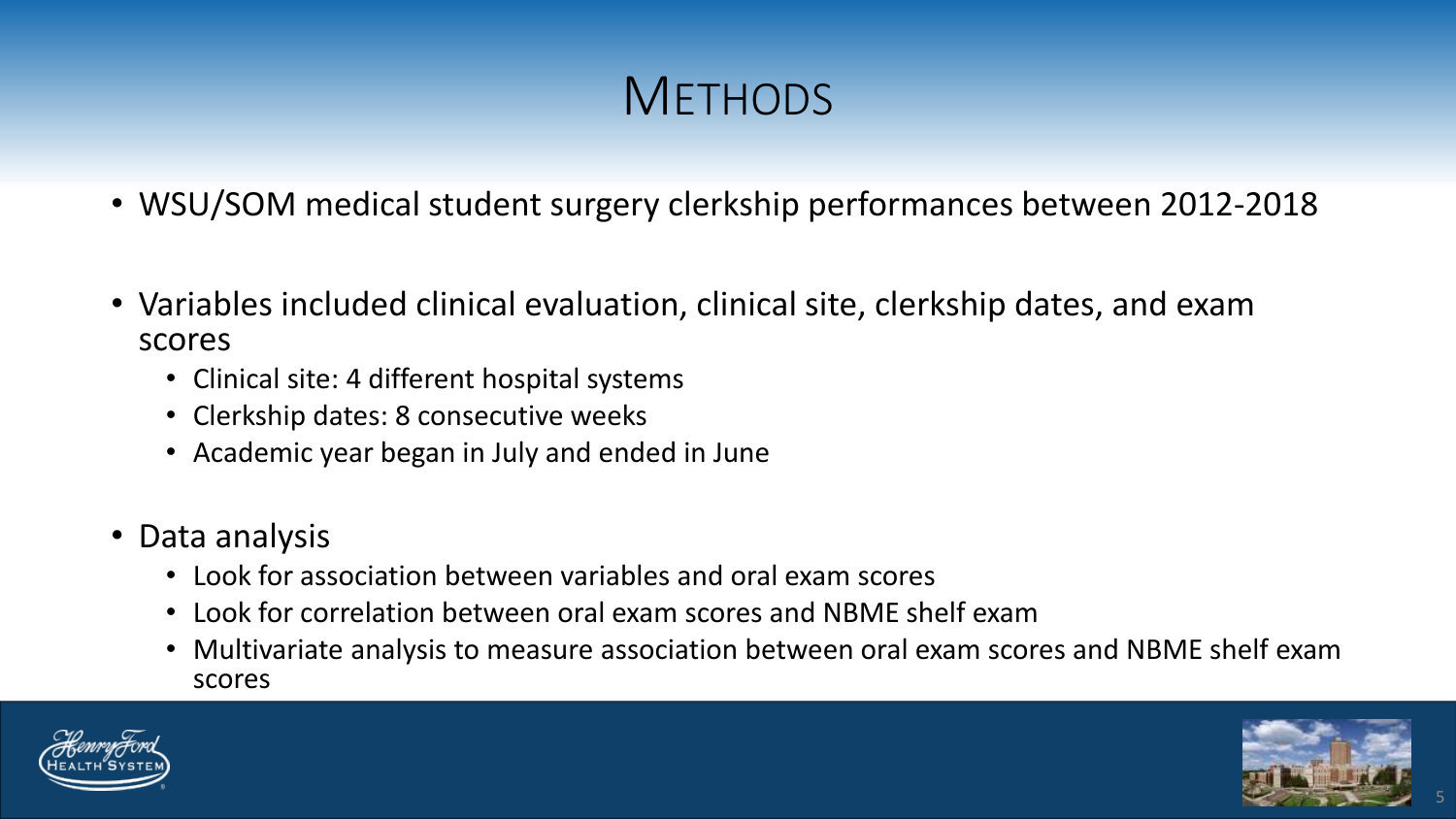#### RESULTS

- 1,160 performance reports over four clinical sites from 2012-2018
- Average oral exam score: 20.0 [4.8]



**Oral Exam Score**



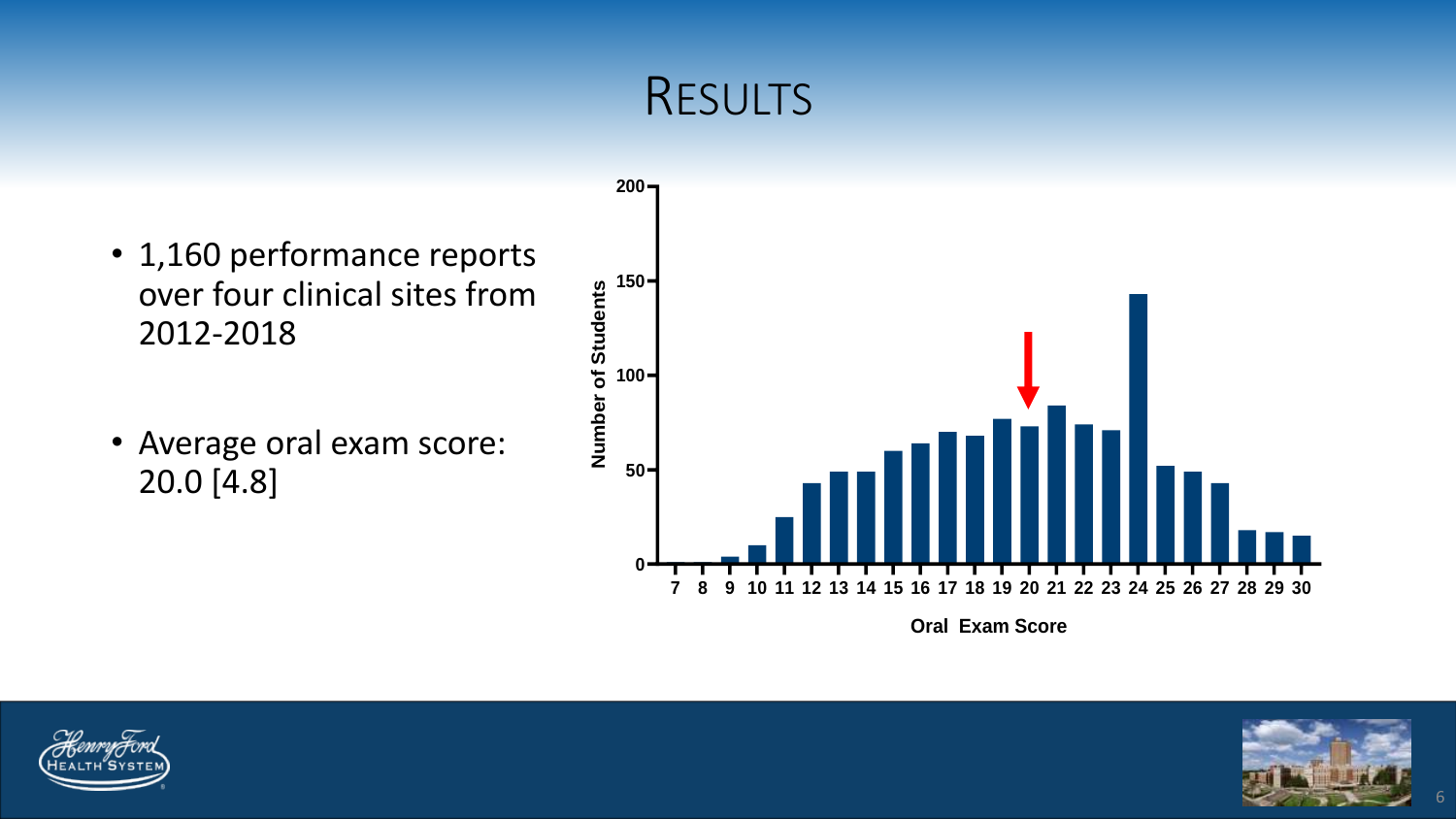#### RESULTS

| <b>Clinical Evaluation</b> |              |             |         |
|----------------------------|--------------|-------------|---------|
|                            | Satisfactory | Outstanding | P-value |
| Oral Exam Score            | 19.5(4.8)    | 21.1(4.5)   | < 0.001 |

| <b>Clinical Sites</b> |           |           |                   |                  |         |
|-----------------------|-----------|-----------|-------------------|------------------|---------|
|                       | Site One  | Site Two  | <b>Site Three</b> | <b>Site Four</b> | P-value |
| Oral Exam<br>Score    | 20.6(4.8) | 19.9(4.5) | 19.5(5.3)         | 19.1(5.0)        | < 0.01  |

| <b>Clerkship Date</b> |               |           |              |           |             |            |         |
|-----------------------|---------------|-----------|--------------|-----------|-------------|------------|---------|
|                       | One           | Two       | <b>Three</b> | Four      | <b>Five</b> | <b>Six</b> | P-value |
| Oral Exam<br>Score    | 19.9<br>(4.8) | 19.9(4.7) | 20.7(4.9)    | 20.5(4.9) | 19.7(4.8)   | 19.3(4.7)  | 0.23    |



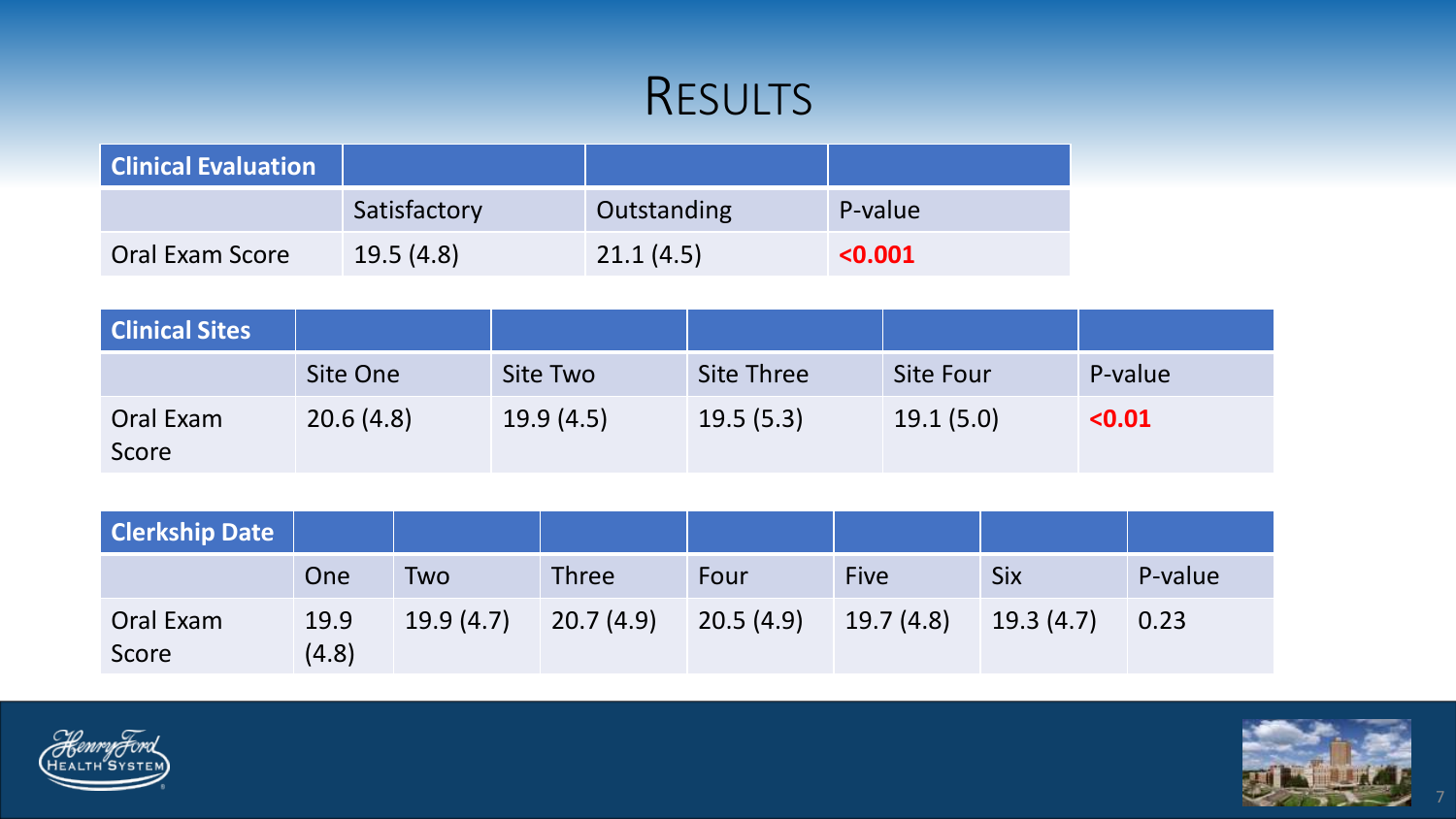#### RESULTS



Oral exam sore: independent predictor for shelf exam performance

- b=0.48, 95% CI: 0.39-0.57, p<0.001
- Adjusted for site, rotation date, and clinical grade



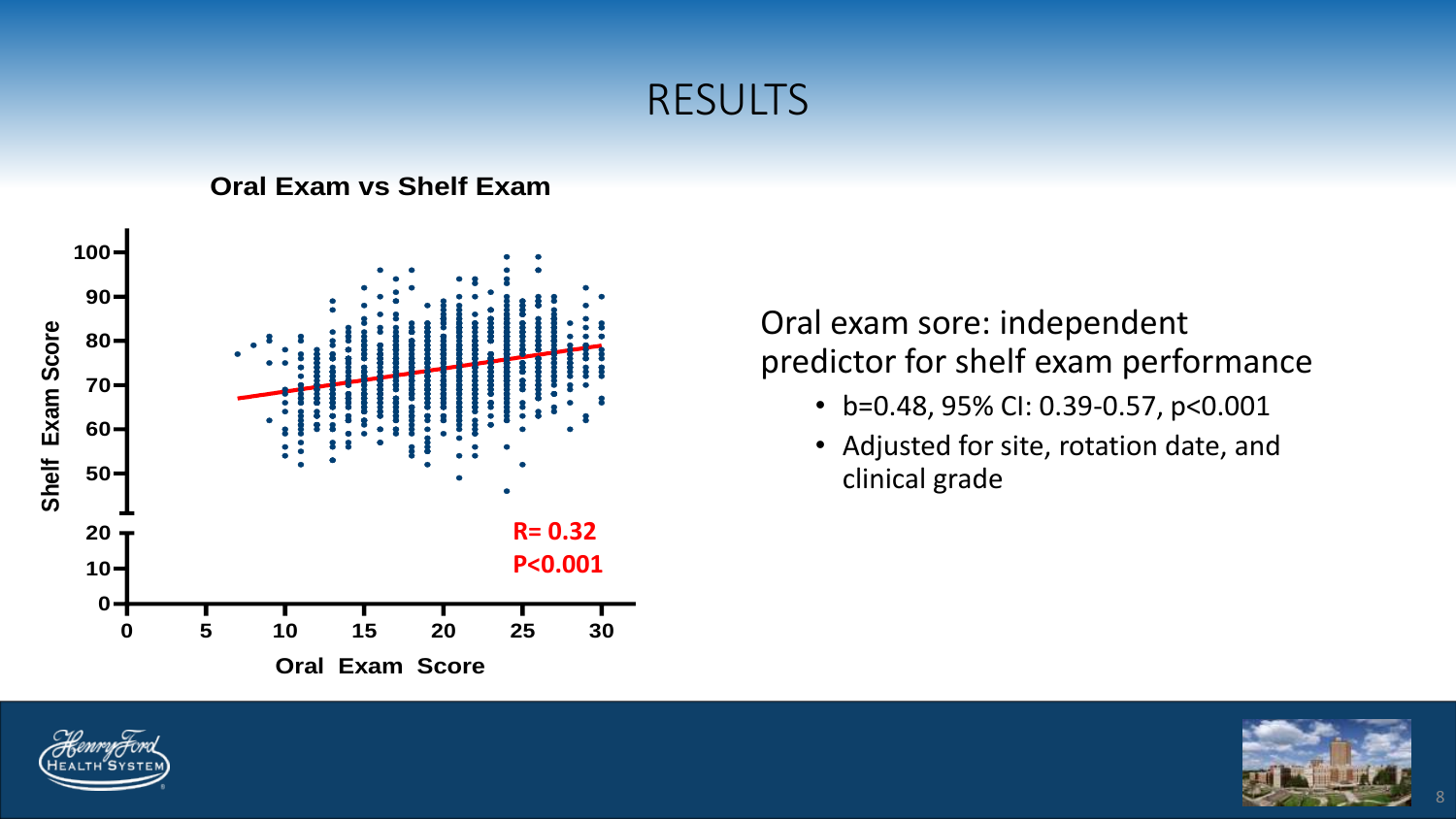### **CONCLUSION**

- Oral exam performance correlates with and predicts shelf exam performance
- Low performance on an oral exam may allow for targeted intervention
- Limitations
	- Pilot retrospective study
	- Oral examiner bias
	- Unaccounted variables (interest in surgery, gender, age, time dedicated to studying)
- Further evaluation with a prospective study is needed to better delineate the characteristics of high performing students





9